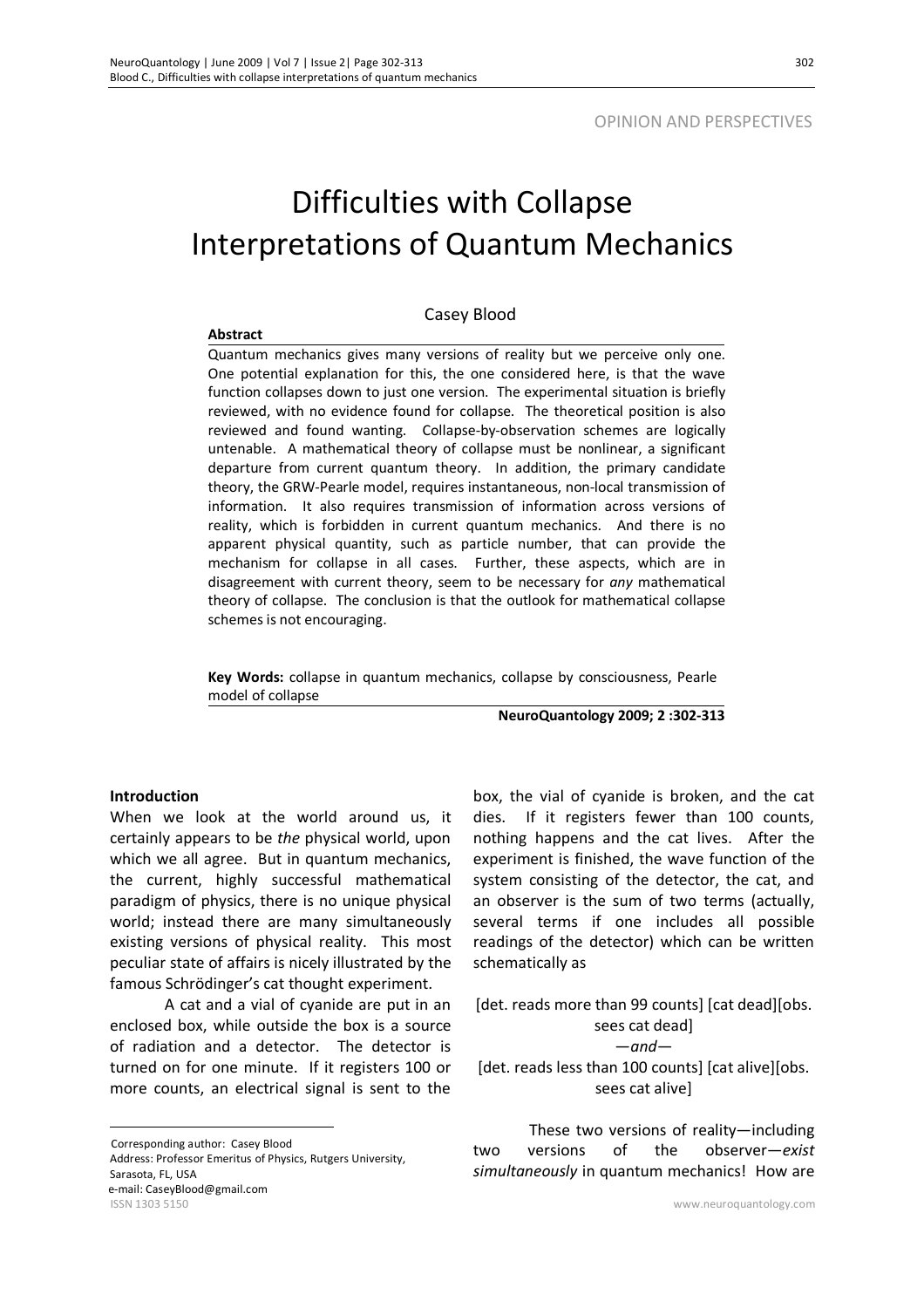we to reconcile this with our perception of a seemingly unique world? There are several possibilities. The first is to suppose that quantum mechanics is just plain wrong. But that simple 'out' will not do because quantum mechanics is so successful. It correctly predicts virtually all the properties of atoms, often to one part in a hundred million. It correctly gives the properties of the semiconductors used in all our many electronic devices. And along with a host of other successes, it correctly predicts many of the properties of elementary particles. In addition, it has never given a result that disagrees with experiment. So the first option, that quantum mechanics is wrong, is not really a possibility.

The second option is that the wave function of quantum mechanics is not the physical reality we perceive. Instead there is an actual, unique physical existence, made up perhaps of particles, which somehow conforms to just one of the versions of reality presented by quantum mechanics, and it is that physical reality which we perceive. But we have shown elsewhere (Blood, 2008) that that is also not a likely possibility. There is no evidence for it, and the very strict mathematics of quantum mechanics is not compatible with there being a reality underlying the wave function.

A third option, the one we will examine here, is collapse of the wave function/state vector. We can illustrate the basic idea by including the coefficients in the Schrödinger's cat wave function, so that it reads

# *a1* [det. reads more than 99 counts] [cat dead][obs. sees cat dead] —*and a<sup>2</sup>* [det. reads less than 100 counts] [cat alive ][obs. sees cat alive]

# $|a_1|^2$ + $|a_2|^2$ =1

The  $a_1$  and  $a_2$  denote the relative 'sizes' of the two possibilities, with their values following from the quantum mechanical equations. Now 'collapse' says that, for whatever reason, *either*  $a_1 \rightarrow 1$ ,  $a_2 \rightarrow 0$  so that the live cat version of reality has simply gone away—collapsed—and a dead cat is perceived; *or*  $a_1 \rightarrow 0$ ,  $a_2 \rightarrow 1$  and a live cat is perceived. It is to be emphasized that

*the conventional equations of quantum mechanics do not imply this collapse*; those equations imply that  $a_1$  and  $a_2$  stay the same size forever (see the appendix). So if collapse occurs, its cause must be outside conventional quantum mechanics. It is also to be emphasized that *there is no experimental evidence for collapse*.

There are two general categories of collapse. The first, collapse by conscious perception, is considered in section 2, where it is shown that this type of collapse can essentially be ruled out. The other category includes all models governed by mathematics. As a preliminary to considering these, we outline a few of the properties of quantum states in section 3. Then in section 4, we consider the most highly developed model of collapse, that of (Ghirardi, Rimini, Weber, 1986, 1987), and (Pearle, 2006, 2007). We find, however, that this model violates so many of the current restrictions on physical theories that, without further justification, it does not seem acceptable at this point. Gravitational theories of collapse are briefly considered in section 5, but their current development is such that they are not currently viable. The experimental situation is reviewed in section 6. There is currently no evidence for collapse, but if collapse is assumed, the experimental results put restrictions on the theory. Finally we note in the appendix that quantum mechanics must be modified so it is nonlinear in *any* mathematical model of collapse. This prohibits decoherence from being the general cause of collapse.

# **2. Collapse by Conscious Perception**

In this conjectured method of collapse, the wave function stays uncollapsed until a human observer perceives the result. (This apparently assumes each human being has a 'perceiving aspect' which is outside the laws of quantum mechanics.) So the cat is both dead and alive until 'consciously' observed by someone. But there are, in my view, four major problems here. The first is that, as we said, there is no evidence for this (or any other) type of collapse. The second is that, because the equations of motion of conventional quantum mechanics do not alter the magnitudes of the coefficients  $a_1$  and  $a_2$ , the act of observation must countermand those equations in a very specific, mathematical way (one coefficient goes to 1, the others go to 0).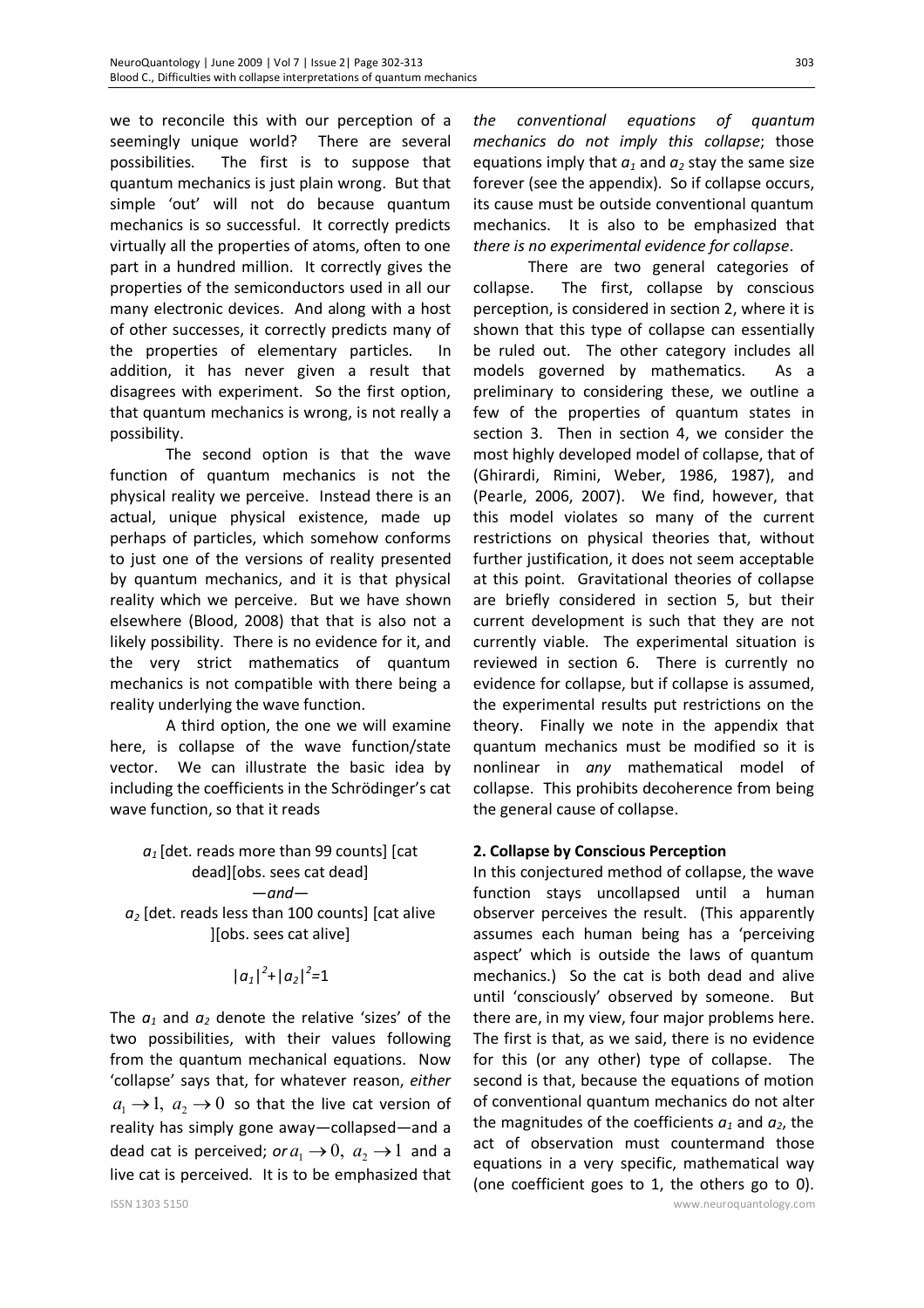This over-ruling of the mathematical equations by 'consciousness' simply doesn't seem acceptable to me.

The third problem has to do with the probability law. How would collapse by conscious perception lead, after many runs of an experiment, to the  $|a_i|^2$  probability law?

The final problem involves a variation of the Renninger experiment (Renninger, 1953, 1960). Do a Stern-Gerlach experiment on spin ½ silver atoms, with the source emitting atoms *randomly* at intervals of approximately 10 seconds. The atoms in the  $-$  % state travel on one path and are detected by a nearby detector while the atoms in the  $+$   $\frac{1}{2}$  state travel on another path and are detected by a more distant detector, with the difference in flight times between the two detectors being, say, .01 seconds. The observer sees only the reading of the  $-$  <sup>1/2</sup> detector. The  $+$  <sup>1/2</sup> detector has no visual readout, but it has an alarm that goes off 1 second after detecting a silver atom. When the alarm goes off, indicating detection on the  $+$  % path, the  $\frac{1}{2}$  branch of the wave function must have been collapsed (because it wasn't observed) for 1.01 sec. But the observer *perceived nothing* before the alarm went off, so *the observer's perceptions could not have caused the wave function to collapse*. This simple reasoning, along with no rationale for the probability law, appears to definitively rule out collapse by conscious perception.

# **3. Properties of the Wave Function/State Vector**

Before we examine the Ghirardi-Rimini-Weber-Pearle (GRWP) mathematical collapse scheme, we need to review a few of the properties of the wave function/state vector. The six most important properties are discussed in detail in (Blood, 2008), so we will give an abbreviated version here.

ISSN 1303 5150 www.neuroquantology.com **The wave function and the state vector.** The familiar Schrödinger equation of quantum mechanics is an equation for the wave function, so it is, on the least abstract level, the wave functions, rather than particles, which are the 'physical objects' in the mathematics of quantum mechanics. A useful conceptual picture of the wave function is that it is matter spread out in a mist or cloud of varying density. The

Schrödinger equation determines the shape of the cloud, how it moves through space, and how it responds to other clouds corresponding to other 'particles.' The wave function of a macroscopic object like a cat or a human being, composed of billions of individual wave functions, is of course extremely complicated, but that does not prevent us from deducing its relevant general characteristics.

The actual state of affairs, however, is somewhat more abstract. Technically when discussing quantum mechanics, we should use the abstract 'state vector,' denoted by the ket notation,  $|\rangle$ , instead of the more concrete wave function. In the situations we shall discuss, however, the wave function description is essentially identical to the ket description, so it is permissible to use the less abstract wave function description.

# **A. One and Only One Perception**

Schrödinger's cat is one example of a general property which follows from the agreement in all known cases between observation and the quantum mechanically predicted qualitative and quantitative characteristics of the versions of reality:

> **A1.** Quantum mechanics gives many *potential* versions of reality, each represented by a ket.

**A2.** In any given instance, there is always one and only one version that corresponds exactly—qualitatively, and quantitatively when the calculations can be done—to our physical perceptions.

**A3.** All observers agree on the perceived version.

The reason *why* properties **A2** and **A3** hold is a mystery. What we are investigating here is whether it is likely that they hold because there is collapse.

### **B. Linearity. Different universes**

The most important mathematical property of quantum mechanics is that it is a linear theory. Because of this, when a state vector divides into a sum of different versions, each version evolves in time *entirely independently* of the other versions present. It is as if each version is in a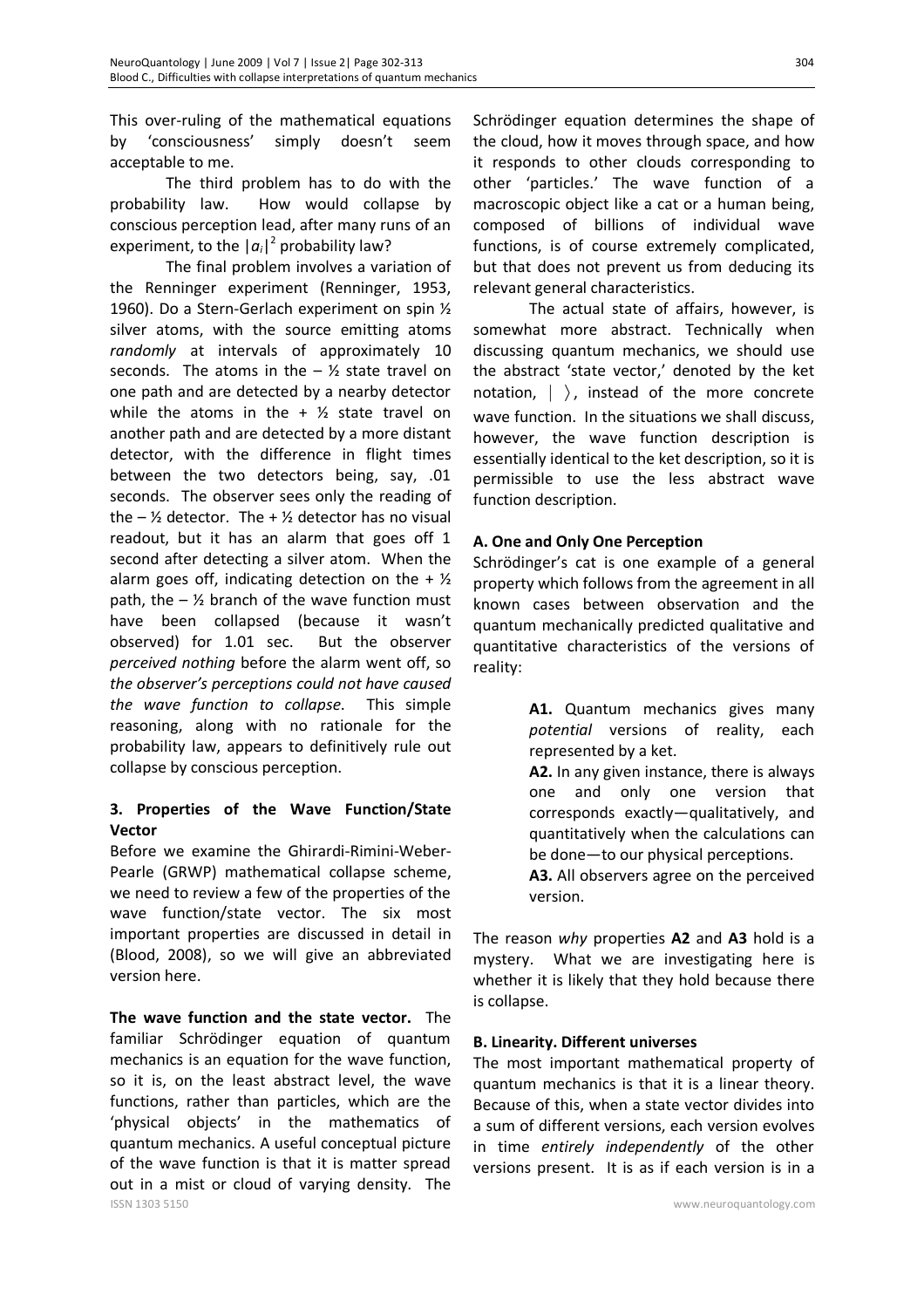different universe. (See the appendix for a proof and an expansion of this argument.)

> **B1.** This has a bearing on why we perceive only one branch. The perception of different branches occurs in different universes that cannot communicate, and so we could never be communicably aware of the perception of more than one branch. The version of the brain perceiving one 'reality' could not communicate that perception to a version of the brain perceiving another 'reality.' Similarly, the division into different, non-communicating universes implies that two observers can never physically disagree on what they perceive.

> **B2.** Note that linearity is not only used extensively in the calculations of virtually every result in quantum mechanics, but it is also necessary for establishing the particle-like properties of the state vector. Because of linearity and invariance properties, one can prove that mass, spin, and charge are properties of the state vector. If one takes linearity away, these theoretical results are in doubt.

### **C. The Probability Law**

In the Schrödinger's cat experiment, the quantum mechanics of the nuclear decays will tell us that the 'sizes' (technically the norms, roughly the amount of cloud material) of the two possible wave function outcomes are different. The cat alive part of the wave function might have a size of 2/3, for example, while the cat dead part might have a size of 1/3 (so the wave function is written as  $a_1$ [cat alive]+ $a_2$ [cat dead], with  $|a_1|^2=2/3$ ,  $|a_2|^2=1/3$ ). If we do the Schrödinger's cat experiment many times (perhaps using a cat with many lives), there is an additional probability law in quantum mechanics which says that 2/3 of the time we will see a live cat, and 1/3 of the time we will see a dead cat.

More generally suppose the wave function contains *K* versions of reality, designated by *i* (*i*=1,…, *K*). Let the 'size' (norm) of version *i* be  $|a_i|^2$ , with the sum of the norms

adding up to 1. Then the  $|a_i|^2$  probability law says:

> If an experiment is run many times, a physical reality with characteristics corresponding to version *i* will be perceived a fraction  $|a_i|^2$  of the time

This probability law is well-established, but the reason why it holds is not currently known.

> **C1. Consistency of the Probability Law.** Suppose we agree that the probability of event *i* is a function of the 'size'  $|a_i|^2$  so that  $p_i = f(|a_i|^2)$ . Then there are any number of ways to show that the only functional form consistent with the mathematics of quantum mechanics is the conventional  $f(|a_i|^2) = |a_i|^2$ . The law  $f(|a_i|^2) = (|a_i|^2)^2$ , for example, would give inconsistent results. I will not pursue this point here, but I think **C1** strongly suggests that the origin of the  $|a_i|^2$ probability law must, to a large extent, be *within* conventional quantum mechanics.

### **Note on collapse theories and particles**

In a collapse theory, there is the background assumption that physical existence consists of the state vector alone. This assumption itself depends on another assumption—that the state vector, by itself, without particles, is sufficient to account for all observations (property **A2**). So if one adheres to strict logic, one should show that quantum mechanics, by itself, can account for the photoelectric and Compton effects, and so on, before embarking upon the search for a mathematical collapse scheme. That is, strictly speaking, the reasoning in Blood (2008) is a prerequisite for collapse schemes.

# **4. The GRW-Pearle Mathematical Collapse Model**

### **A. The Model**

In a mathematical theory of collapse, there are equations that govern the collapse. Because it is the most highly developed, we will primarily consider the mathematically elegant GRWP model of Pearle (2006, 2007), which builds on the work of Ghirardi, Rimini, and Weber (1986,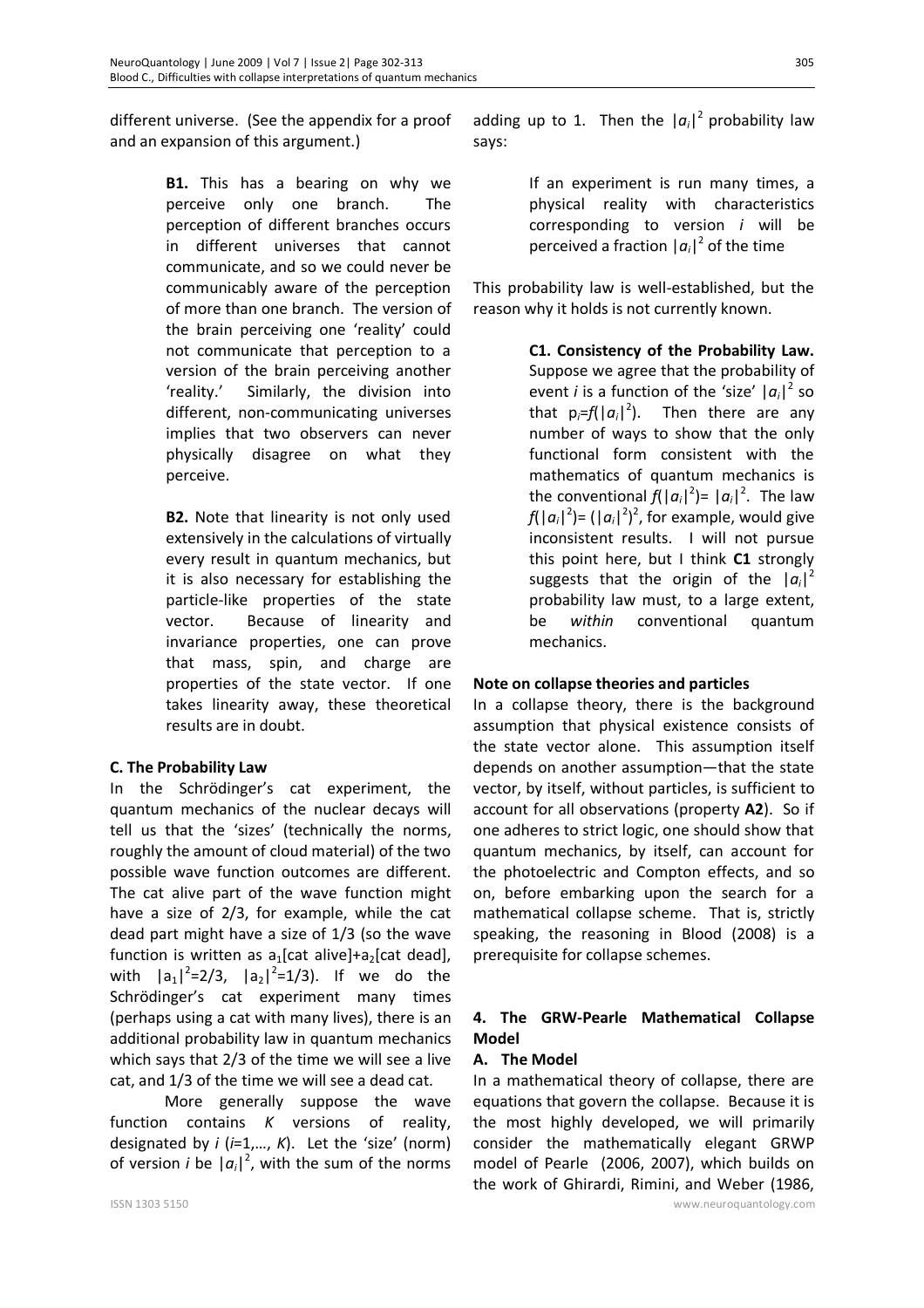1987). A thumbnail sketch of the theory is that space is divided up into small volumes and a random potential energy is applied to all the particles (particle-like wave functions) in each of the volumes. If this random potential energy is chosen in accord with the probabilities assigned in the Pearle scheme, then one and only one state will be picked out (its norm becomes very large compared to the others), with probability  $|a_i|^2$ .

More specifically, one starts from a Hamiltonian equation for the state vector  $|\Psi,t\rangle$ ;

$$
\frac{\partial |\Psi_{,t}\rangle}{\partial t} = -iH |\Psi_{,t}\rangle
$$
  
+ 
$$
\left(\sum_{n} \left(\eta_{n} w_{n}(t) - \lambda \eta_{n}^{2}\right)\right) |\Psi_{,t}\rangle
$$
 (1)

*H* is the usual quantum mechanical Hamiltonian and is usually ignored in collapse theories (except when trying to find experimental tests of collapse). Space is divided up into fixed cubes of size on the order of  $\alpha^3 = (10^{-5})^3$  cm<sup>3</sup>. The  $\eta_{_n}$ are particle number operators; that is, when operating on a given version of reality, they give the number of particles in the  $n^{\text{th}}$  cube.  $\lambda$  is a frequency on the order of  $10^{16}/\text{sec}$ , and  $w_n(t)$ is the random part of the potential energy at time t acting on the particles in the  $n^{\text{th}}$  volume element.  $w_n(t)$  is related, in the Pearle formulation, to a random walk (or Brownian motion) parameter, *Bn* (*t*) by

$$
w_n(t) = dB_n(t) / dt
$$
 (2)

Let us now suppose the state vector is the sum of *K* potential versions of reality,

$$
|\Psi,0\rangle = \sum_{k=1}^{K} a_k |k\rangle
$$
 (3)

Then if we set  $H=0$ , Eq. (1) (for *given*  $w_n(t)$ ) can be solved. Its solution is of the form

$$
|\Psi, t\rangle = \sum_{k=1}^{K} a_k \beta_k (B_1(t), ..., B_N(t), t) | k \rangle \equiv \sum_{k=1}^{K} \alpha_k(t) | k \rangle
$$
 (4)

where the  $\beta$ 's are exponential functions of the *B*'s, and there are *N* volume elements.

The probability for a given set of  $w_n(t)$ in the Pearle model is

$$
P(w_1(t),...w_N(t)) = \left(\prod_{n=1}^N P_0(w_n(t))\right) \langle \Psi, t | \Psi, t \rangle
$$

$$
= \left(\prod_{n=1}^N P_0(w_n(t))\right) \left(\sum_{k=1}^K |\alpha_k(t)|^2\right)
$$
(5)

where  $P_0(w(t))$  is a white noise function. Roughly, Eq. (5) says that those random walks which increase the norm are favored (the norm does not stay constant in this model as it does in conventional quantum mechanics). Note that Eq. (5) does not hold at just one time; it holds at each instant (so the *B*'s are forced to 'walk' in time towards their more probable values).

Note also that this is a *nonlinear* model because Eq. (5) implies that the *wn*(*t*) depend (probabilistically) on the coefficients,  $\alpha_k(t)$ , so that  $w_n(t) = w_n(t, \alpha_k(t))$ . ). A different set of starting *a*'s will yield a different set of functions *wn*(*t*). Thus the Hamiltonian, through its dependence on the *w*'s, depends on the coefficients, so that Eqs. (1) and (5) together imply this is not a linear model.

> One can see the nonlinearity more clearly if one imagines integrating the Hamiltonian equation on a computer, step by small time step. The choice of *w*'s or *B*'s at each step depends on the  $\alpha$ 's at that step, and the  $\alpha$ -dependent choice of *w*'s is put back into the Hamiltonian equation.

It is Eq. (5), with its nonlinear dependence on the values of the *a*'s in all the different quantum mechanical versions of reality, which makes this model radically different from current quantum mechanics.

### **B. Difficulties with the Model**

There is nothing mathematically wrong with the model, but it has several questionable physicsrelated features which make it unlikely, in my opinion, that it is a 'correct' description of collapse.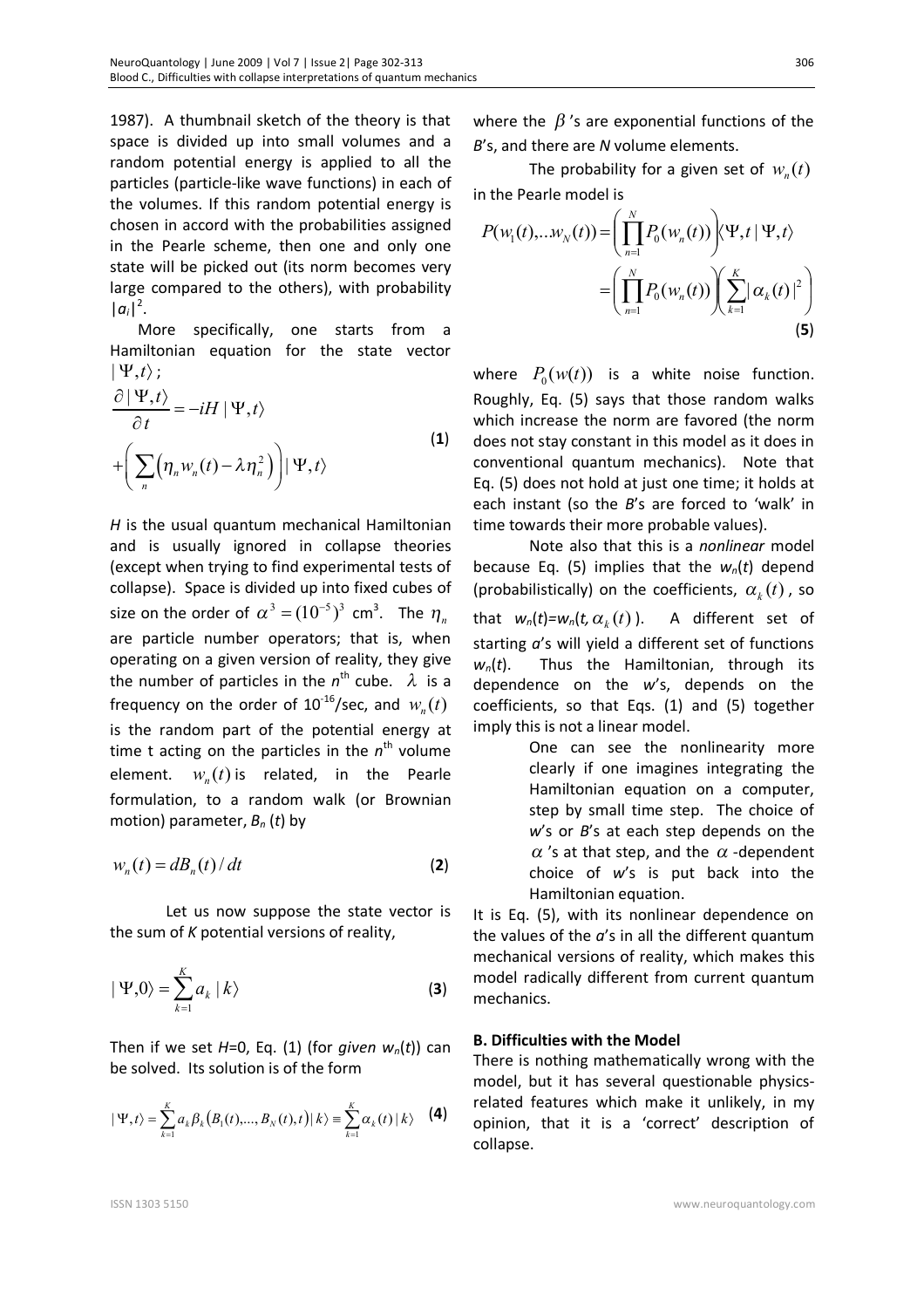**(0) No evidence.** There is no experimental evidence for collapse by any mechanism (section 6).

**(1) Form of the Hamiltonian.** We do not know what the physical source of the random potential energy is (Pearle's 'legitimization' problem (2007)). The *w*'s must apparently correspond to some entirely new type of field because they make the equations nonlinear (section 4A and the appendix) and all current fields obey linear quantum mechanical equations of motion.

It is worth emphasizing how different the *w*'s are from what is conventionally encountered in quantum mechanics. Suppose we switch from the discrete  $w_n(t)$  to a continuous  $w(x,t)$ notation, and think of *w*(*x,t*) as a fluctuating background field, the same in each version. That is quite acceptable, but it is not the whole story. *w*(*x,t*) is determined in part by the  $\langle \Psi | \Psi \rangle$  of Eq. (5), which represents an average over *all* versions! There is nothing like this—a quantity that is the same in all versions but whose value depends on an average of conditions in all the different versions—in current quantum mechanics.

**(2) Use of particle number.** Pearle chose particle number (or the mass in a given cube) as the quantity which triggered collapse because differences in the positions of particles are the most obvious distinguishing feature of the different versions of reality. But it is unlikely that particle number (or the mass in a given cube) can lead to collapse in *all* situations (section 4C).

**(3) Nonlinearity.** Because Eq. (5) is nonlinear in the state vector, this theory of collapse is nonlinear. This is a huge departure from conventional quantum mechanics, where linearity is the most basic principle. More generally, *any* 'continuous spontaneous collapse' theory must be nonlinear (because of the results in the appendix), and giving up linearity is a significant change (section 3, point **B2**).

**(4) Coordination of random walks within a version.** The size of the volume elements is assumed to be about  $10^{-15}$  $cm<sup>3</sup>$ . So if we have a typical detector volume of, say, 1 cubic millimeter, then there will be  $10^{12}$  relevant volume elements, and hence  $10^{12}$  different random walks.

Now if we think of the *B*'s as being produced by some physical process, then Eq. (5) says the processes for different volumes are not independent; the probabilistic choice of how  $B_n$  changes from  $t - \delta t$  to *t* depends on the  $B(t)$ 's from all  $10^{12}$  volume elements. What highly *non-local* physical mechanism could one imagine in which  $10^{12}$  different random walks, each associated with a different volume element, are coordinated?

**(5) Coordination of random walks across different versions.** Further, the coordination is not just between elements from different volumes. It also goes *across versions* (the sum over values of *k* in Eq. (5)). In fact, no such cross-version mechanism is possible in current linear quantum mechanics because different versions are in different, non-communicating 'universes' (property **B** and the appendix). Coordination of random walks across versions can only happen in a theory that is nonlinear.

**(6) Coordination of random walks: instantaneous.** Because *t* occurs on both sides of Eq. (5), the process that determines each *B* at time *t* must have *instantaneous* knowledge of the values of all the other *B*'s at time *t*, both in the same version and in other versions. Physically, this seems most unlikely. (Actually, physically as opposed to mathematically, Eq. (5) looks inconsistent to me because the probability of each  $B_n(t)$  cannot be known until all the  $B_n(t)'$ s are already chosen.)

ISSN 1303 5150 www.neuroquantology.com  **(7) Consistency with the |ai| 2 law.** The very specific forms of Eqs. (1) and (5) were chosen so that the end result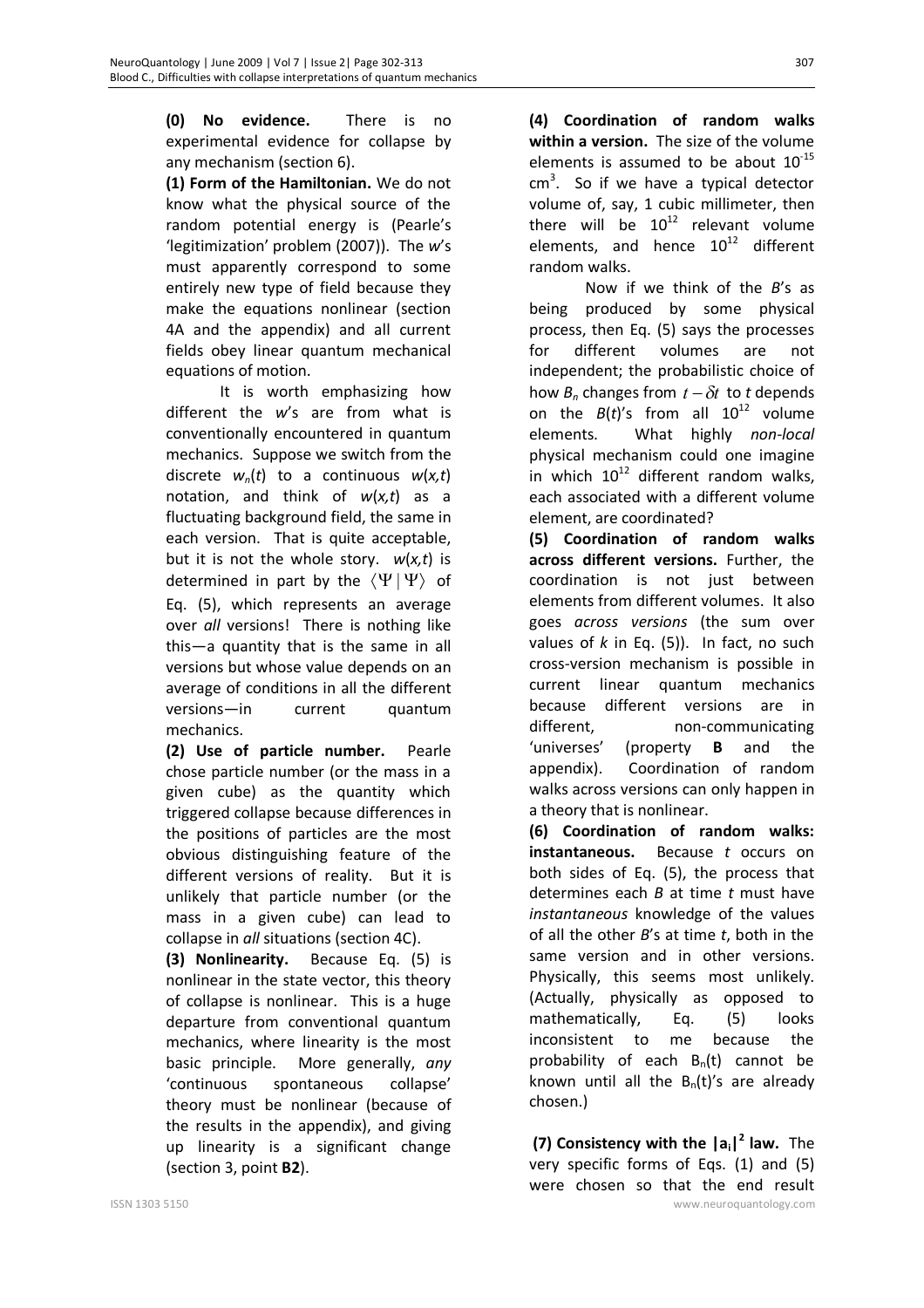matched the  $|a_i|^2$  probability law. There was no physical model or reasoning (apart from achieving the desired end result) which governed those choices. The net result is that one is deriving the  $|a_i|^2$  probability law from another probability law, Eq. (5), whose origin is unknown and whose form is simply conjectured.

More generally, in *any* proposed mathematical collapse model, one must explain why the model should just happen to yield the only form—the  $|a_i|^2$ law—for the probability law that is consistent with quantum mechanics (property **C1**).

#### **C. Problem with particle number as hook**

The GRWP approach uses particle number as the 'hook' upon which to hang state vector reduction. If this is to work, then there must be a sufficiently large change in particle number in every situation. We will argue that this almost certainly is not true.

To start, we note that, as the collapse process proceeds, the ratio of the size of the collapsing part of the state to the non-collapsing part is approximately

$$
e^{-\lambda t (\Delta N)^2} \tag{6}
$$

so the approximate time for collapse is, say,

$$
\lambda t (\Delta N)^2 \approx 3
$$
, or  $t \approx 3/(\lambda (\Delta N)^2)$  (7)

with  $\lambda \approx 10^{-16}$ /sec.  $\Delta N$  is the change in the number of particles in some particular volume, fixed in space, between the non-detecting and the detecting state. The size of the volume is taken to be  $\alpha^3 = (10^{-5})^3$  cm<sup>3</sup>. The simplest case to apply this idea to is that of a pointer which has one position for no detection and a different position for detection. In that case,  $\Delta N$  is the number of particles in an appropriately located  $10^{-15}$  cm<sup>3</sup> cube (the cube is filled with particles in one position and empty in the other), which is approximately  $3x10^{10}$  for typical densities. If we put these numbers into Eq. (7), we have a time of collapse of approximately  $3x10^{-5}$  sec, which is adequate (any collapse time less than  $10^{-3}$  sec is physiologically undetectable).

But this situation—where the cube is filled with particles in, say, the non-detecting position and empty in the position corresponding to detection—is a best-case scenario. There are many situations where there is very little, if any, difference in the number of particles in any cube between the non-detecting and the detecting state:

> What if the readout device has a liquid crystal display? In any given  $10^{-15}$  cm<sup>3</sup> cube, there is virtually no change in the number of particles between the state where it reads 0 and the state where it reads 1.

> What if the detection/readout device is a grain of film? Again, there is virtually no change in the number of particles (in a given cube) between the unexposed and the exposed states.

> And what if the detection/readout device is the human eye-brain system directly perceiving a flash of light? There is certainly an electrochemical change in various parts of the nervous system, but there is virtually no change in the *number of particles* (in any given cube) between the non-detecting and the detecting states.

In all these cases, because  $\Delta N$  <<10<sup>10</sup>, the collapse time is unacceptably long. One possible way out is to adjust the values of  $\alpha$  and  $\lambda$ , but the reduction in  $\Delta N$  is so large in these and probably other cases that this almost certainly won't work. A second possibility is to use a different 'hook' (property) to trigger reduction. But at present, I can't imagine a single hook that would work in all situations (use of the mass in a cube is subject to the same criticism as the use of particle number). So the 'hook' difficulty seems to me to be a serious problem for the GRWP collapse scheme.

#### **5. Gravitational Models**

It has been proposed that gravity may be involved in collapse, either through a direct interaction as suggested by Penrose (1990),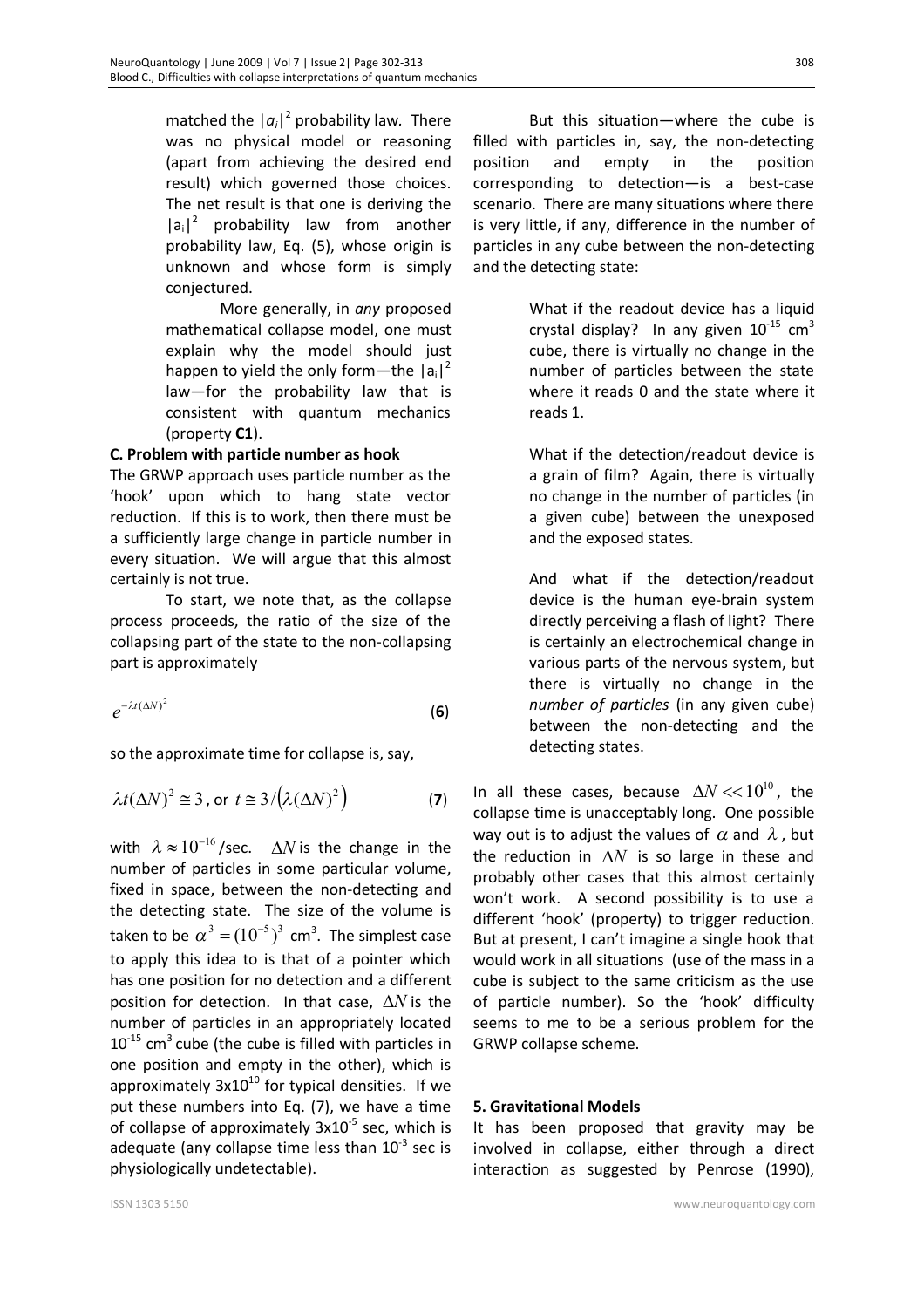(2007) or through a model in which gravity leads to the fluctuating *w*'s (Pearle, 1995, 2007). These proposals are consistent with the experimental results, which (if one assumes there is collapse) can be taken to imply that the coupling is proportional to the mass of the particle. I will not describe these models in detail but will instead emphasize that most of the difficulties of section 4B, as well as the restrictive arguments of the appendix, also apply to gravity-based collapse.

### **The Penrose model**

There is a slightly different arrangement of matter in the different versions of reality of the state vector. And because the arrangement of matter affects the curvature tensor, and therefore the definition of spacetime, Penrose has suggested that the different versions create a 'tear' in the fabric of spacetime. This tear is postulated to produce a force between the various versions of reality, and if enough particles are involved, the force is sufficient to snap the different versions back into just one version.

The primary problem here is that, in any reasonable model, the 'severe' orthogonality of equations (11) and (12) in the appendix will still hold, even though spacetime is different for the two versions. Thus if we stick with linear quantum mechanics, there can be *no interaction,* even through the long-range gravitational force, between branches; that is, there can be no force which collapses the different versions into a single version. If the linearity of quantum mechanics is to be abandoned, the details of this radical change must be spelled out.

ISSN 1303 5150 www.neuroquantology.com The second problem with the Penrose model is that the randomness needed to account for the  $|a_i|^2$  probability law is introduced in a peculiar way, through the hypothesis of 'non-computability' (of the physical situation) rather than through the use of overt random variables. This needs clarification, justification, and an explanation of why this leads to the  $|a_i|^2$  form of the probability law. Third, the time needed for collapse is calculated by the use of the energytime Heisenberg uncertainty principle. One needs a more detailed justification (rather than just an analogy with nuclear decays) of why this is appropriate in the gravitational situation.

Finally there is also the presumption that an entirely different reality exists, and this reality is made perceptible when the wave function of the brain collapses. This needs further clarification.

### **The Stochastic Gravitational Model**

In this model, it is postulated, in essence, that there are fluctuations in mass distribution of the vacuum state. These can be related to the fluctuating variables *w*. Thus the problem of item 1 in section 4B is somewhat circumvented (but at the cost of introducing several additional assumptions on fluctuations of the vacuum), and one gains a feel for why the coupling should be proportional to the mass. But all the other problems remain. In particular, there is still an Eq. (5) or its equivalent, so the gravitational collapse model is nonlinear.See also the note attached to item 1 in section 4B; why should the gravitational fluctuations depend (probabilistically) on conditions involving an average over all the different, isolated versions of reality?

# **6. The Experimental Situation**

Our summary of the experimental situation will rely primarily on the review by Pearle (2007).

### **Interference experiments**

The most direct way to observe collapse would be to do an interference experiment, similar to those done on photons or neutrons. If the observed interference pattern did not follow that derived from standard quantum mechanics—if it disappeared, for example—then this would imply that the wave function had collapsed to one branch or the other. This has been done with buckyballs having about 720 nucleons (Nairz et al, 2003), and no deviation has been found from what is expected from standard quantum mechanics. This implies  $\lambda < 10^{-6}$  /sec, so current interference experiments provide very little constraint on the theory (where the presumed value for  $\lambda$  is on the order of  $10^{-16}$ /sec).

There have also been Superconducting Quantum Interference Device (SQUID) experiments in which approximately  $10^9$ electrons took part (Leggett, 2002). The interference between two states of the  $10^9$ electrons was just what quantum mechanics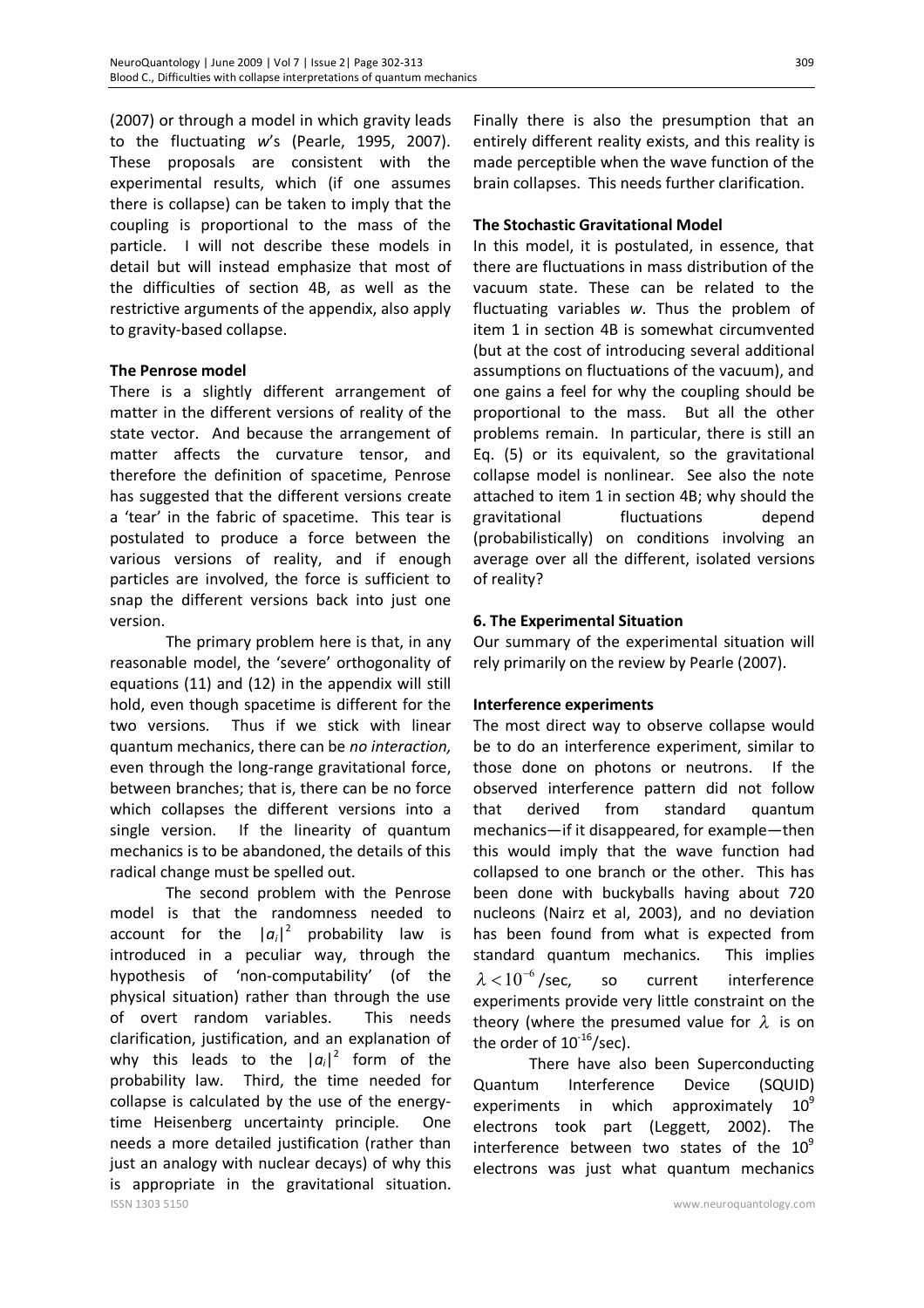predicted, so there was no support for collapse. It is difficult to fit this into the GRWP scheme because there is no  $\Delta N$ . But still, when a state with  $10^9$  particles shows no signs of collapse, one's confidence in the possibility that there is collapse is weakened.

#### **Decays and mass constraints**

The proposed GRWP form for the theory adds terms to the Hamiltonian (Eq. (1)) and so it can affect certain processes. In particular, it can lead to energy fluctuations that occasionally (*very* occasionally) cause the ejection of an electron from an otherwise stable atom. In one experiment (Garcia, 1995), a chunk of germanium was monitored for a year to see if there were decays at a particular energy. The negative results (no decays) are *consistent with no collapse*. If collapse is assumed, the relevant matrix element for the decay is substantial if electrons and nucleons couple equally to the collapse-producing fields, but it is essentially zero if the coupling is proportional to the mass. Because of this, the negative results lead to the constraint

$$
0 \le \frac{\alpha_{elec}}{\alpha_{nuc}} \le \frac{13m_{elec}}{m_{nuc}}
$$
 (8)

where the  $\alpha$ 's are the coupling constants (and  $m_{elec}$  /  $m_{nuc} \approx 1/2,000$  ). That is, the results are consistent with the coupling being proportional to the mass, but completely inconsistent with an equal coupling for electron and nucleon.

In another experiment that yields information on the possibility of collapse, the smallness of the disagreement between theory and observation in the Sudbury experiment on solar neutrinos (SNO collaboration, 2004) is *consistent with no collapse*. But if we assume collapse, it gives a constraint on coupling constants for neutrons and protons;

$$
\frac{\alpha_n}{\alpha_p} = \frac{m_n}{m_p} \pm 4x10^{-3}
$$
 (9)

This, too, is consistent with a coupling proportional to the mass.

To date, the mass constraints are the only serious constraints on GRWP theories, but

they are significant. It apparently implies either that the coupling is proportional to mass (so there would be no coupling to photons and very little to electrons) or that the coupling is only to nucleons (in which case the random field would have internal symmetry group properties).

# **7. Summary and Conclusion**

The problem is to explain why, when quantum mechanics gives many versions of reality, we perceive just a single version and we all agree on the version. The potential explanation investigated here is that the state vector collapses down to just one version.

On the experimental side, there is no evidence whatsoever for collapse. In particular, interference experiments with states involving 720 nucleons and, separately,  $10^9$  electrons produced no signs of collapse, nor did experiments looking for signs of unusual, collapse-induced decays.

There are two broadly different 'theoretical' mechanisms proposed for collapse. The first is to assume it is caused by conscious perception. Logic—how to account for the probability law, and the Renninger experiment is strongly against this possibility, virtually ruling it out.

The second type of mechanism is to have a mathematically governed collapse process. The GRWP model admirably solves the *mathematical* problem of collapse—how to get the coefficients ( $a_1, a_2, ..., a_i, ..., a_k$ ) to evolve to (0, 0, ..., 1, ...,0) a fraction  $|a_i|^2$  of the time. But it encounters substantial problems when one looks at the physics implied by its mathematics.

> •First, it appears that the use of particle number as the hook upon which to hang the state vector reduction process cannot be made to cause collapse in all cases.

> •Second, the theory must be nonlinear. This is a major departure from current quantum mechanics, where linearity is the primary property.

> •Third, the coordination between random processes located in volumes separated by macroscopic distances is instantaneous and non-local.

> •Fourth, the coordination of random processes goes across versions of reality,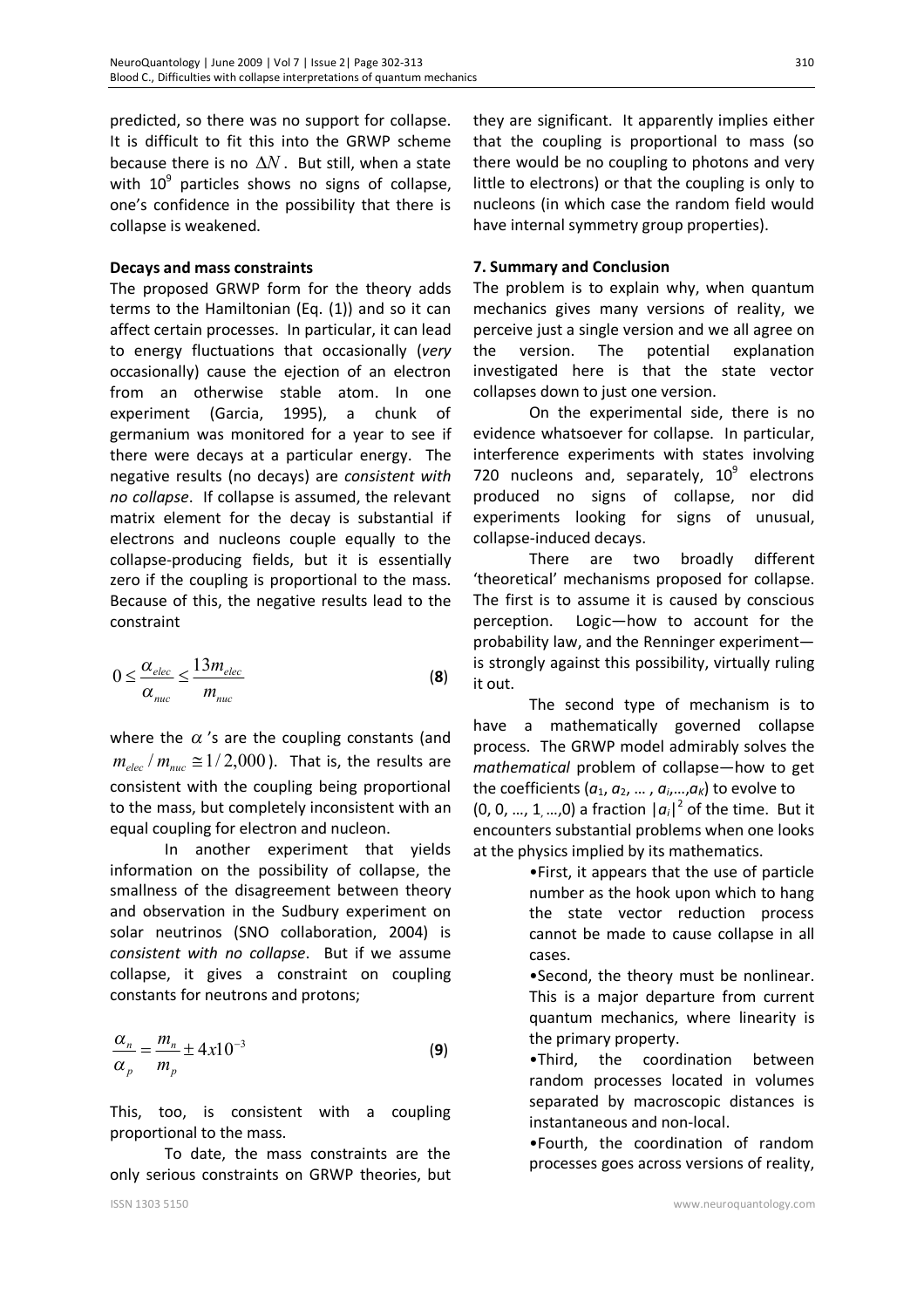which is strictly forbidden in current quantum mechanics.

•Finally, there is no justification for the very specialized forms of the Hamiltonian, Eq. (1), and probability law, Eq. (5), used to produce collapse, except that they give the correct answer.

In my opinion, the GRWP model, although it is ingenious and is the only well-developed mathematical model of collapse we have, does not lend strong support to the conjecture that collapse occurs. More generally, the difficulties with the GRWP model extend to the whole class of 'continuous spontaneous collapse' models, so the prospects for constructing an acceptable theory of collapse are, in my opinion, not encouraging.

#### **Further Work**

This is the second in a series of three articles. The first (Blood, 2008) showed that there is no evidence for particles and it is quite unlikely they exist. Here, we noted that there is no evidence for collapse, and that the construction of an acceptable theory of collapse encounters substantial difficulties. It will be shown in the third article that if there are no particles, and if there is no collapse, then awareness (of one version of the wave function) cannot be based in the physical brain.

#### **Appendix**

# **There Can Be No Collapse in a Linear Theory if the |ai| 2 Probability Law Holds**

We will show that there cannot be a *general* cause for collapse in a linear theory of quantum mechanics. This result is demonstrated using a particular example, but the same arguments would hold whenever any 'single-particle' wave function (except perhaps that for a photon) simultaneously takes at least two different paths. Since we are dealing with low-energy physics here, we are justified in using wave function language rather than state vector language.

# **1. Different branches are in different universes in a linear theory**

Fire a spin ½ silver atom into a Stern-Gerlach device. There will be one 'trajectory' traced out by the wave function of the  $+$ <sup>1</sup>/<sub>2</sub> state and another traced out by the wave function of the –  $\mathcal{V}_2$  state. Let  $\Omega_+(t)$  be the time-dependent three dimensional volume where the silver atom wave function is non-zero on the +½ trajectory and  $\Omega_{\perp}(t)$  the corresponding volume on the  $\frac{1}{2}$  trajectory. These regions are well-defined even after the two branches of the silver atom wave function hit the detectors, and they are non-overlapping after the wave function of the silver atom clears the magnet.

Now consider the Hamiltonian equation for the full wave function (including both versions of reality) describing the silver atom and the detectors;

$$
i \frac{\partial (a_+ \Psi_+(x_s, \{x_d\}) + a_- \Psi_-(x_s, \{x_d\}))}{\partial t}
$$
  
=  $H(a_+ \Psi_+(x_s, \{x_d\}) + a_- \Psi_-(x_s, \{x_d\}))$  (10)

where the *a*'s give the relative sizes of the two versions,  $x<sub>s</sub>$  is the coordinate of the silver 'atom' and  $\{x_d\}$  represents the coordinates of all the 'atoms' in the detectors (plus the observer if one wishes).  $\Psi_{\perp}$  denotes the branch of the wave function when  $x_s$  is in region  $\Omega_{+}$ , and  $\Psi_{-}$  the branch when  $x_s$  is in region  $\Omega_{-}$ . Because the two regions do not overlap, we have

$$
\Psi_{+}(x_{s}, \{x_{d}\}) = i\partial_{t} \Psi_{+}(x_{s}, \{x_{d}\})
$$
  
=  $H \Psi_{+}(x_{s}, \{x_{d}\}) = 0$  (11)

when  $x_{\scriptscriptstyle S}$  is in region  $\Omega_{\scriptscriptstyle \perp}$ 

$$
\Psi_{-}(x_{s}, \{x_{d}\}) = i\partial_{t} \Psi_{-}(x_{s}, \{x_{d}\})
$$
\n
$$
= H \Psi_{-}(x_{s}, \{x_{d}\}) = 0
$$
\n(12)

when  $x_{\scriptscriptstyle \rm s}$  is in region  $\Omega_{\scriptscriptstyle +}$ 

(Note: The *H* in  $H\Psi_+(x_{\scriptscriptstyle s}, \{x_{\scriptscriptstyle d}\})$  does not change the location of the silver atom. Thus  $H\Psi_+ (x_{\!s}, \{ x_{\!d}\})$  in Eq. (11) is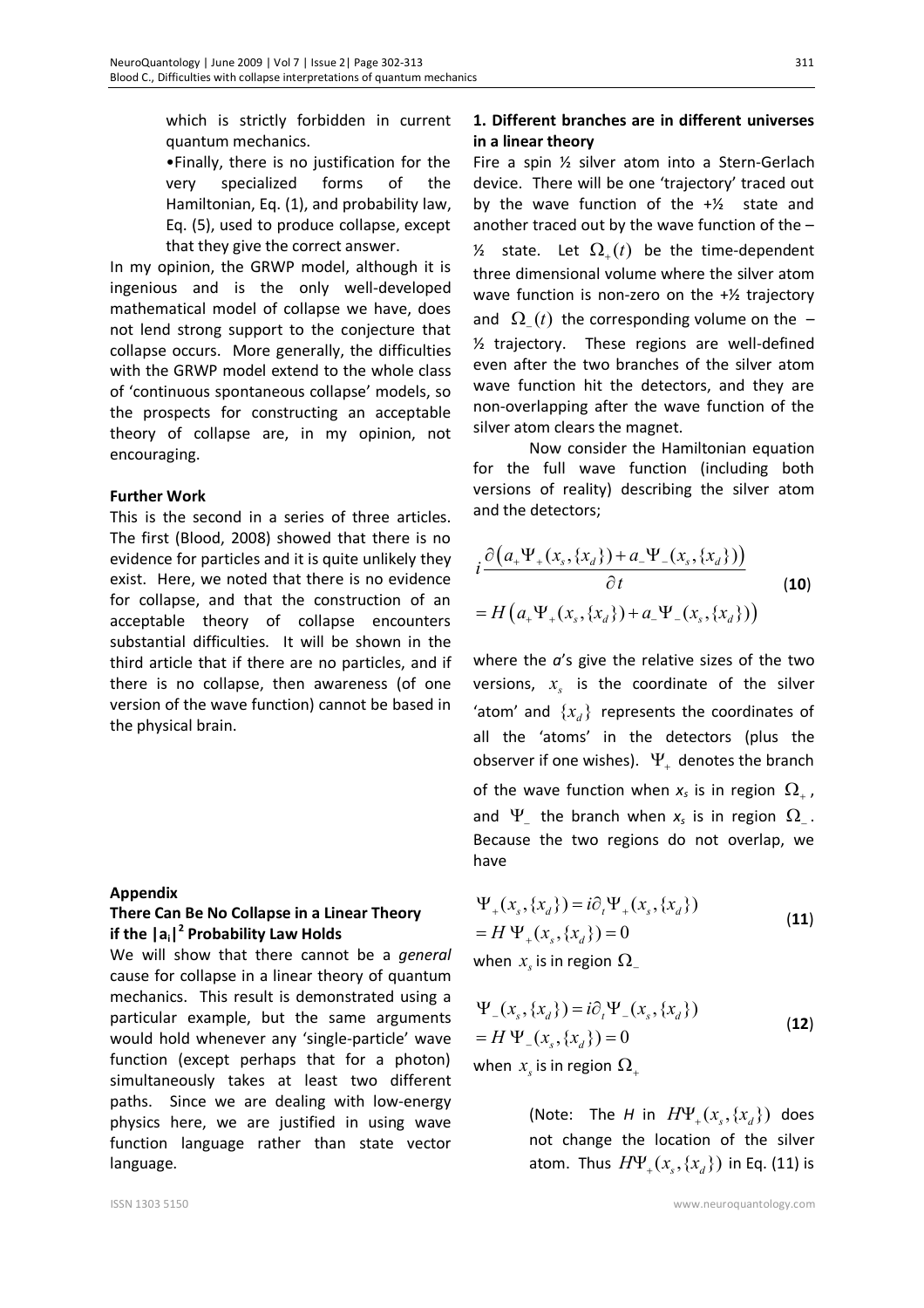a function of *x<sup>s</sup>* which is 0 when *x<sup>s</sup>* is not in  $\Omega_{\scriptscriptstyle +}$  .)

Eqs.  $(10)$ ,  $(11)$  and  $(12)$  imply the wave functions for the two branches obey their own separate equations of motion,

 $i\partial_t \Psi_+(x_s, \{x_d\}) = H \Psi_+(x_s, \{x_d\})$  (13)

(relevant when  $x_s$  is in region  $\Omega_+$  )

$$
i\partial_t \Psi_{-}(x_s, \{x_d\}) = H \Psi_{-}(x_s, \{x_d\})
$$
 (14)

(relevant when  $x_s$  is in region  $\Omega_{-}$  )

(and the Hamiltonian equation is irrelevant (0=0) when  $x<sub>s</sub>$  is in neither region.) Because they obey their own separate equations, and because *H* is independent of the wave function in a linear theory, the evolution of  $\Psi_{\scriptscriptstyle +}$  is entirely independent of what happens on the  $\Psi_{-}$  branch (and vice versa).

#### **2. Non-unitary Hamiltonian**

If *H* is unitary, as it is in conventional theory, Eqs. (13) and (14) tell us the norms of the two branches stay the same forever. So there can be no collapse in this Stern-Gerlach example if one sticks to a linear, unitary theory. But what would happen if we kept the Hamiltonian linear but allowed it to be non-unitary? Suppose in particular that some part of the Hamiltonian can change the norm of the wave function, with the change depending on the random variables *w*, where the choice of *w*'s is independent of the coefficients. Then we have for the general linear case

$$
\Psi(t, w) = U(t, w) \sum_{k=1}^{K} a_k \Psi_k(t = 0)
$$
  
= 
$$
\sum_{k=1}^{K} a_k U(t, w) \Psi_k(t = 0)
$$
 (15)  
= 
$$
\sum_{k=1}^{K} a_k \beta_k(t, w) \Psi_k(t = 0)
$$

where the conjectured time evolution operator *U* is presumed to have no effect on the 'shape' of the wave function (and we have ignored the non-collapse part of the time evolution). In this case, it might happen that after some time has elapsed, *and for some random choice of w's,* 

$$
\frac{\beta_i^2(t, w)}{\sum \beta_k^2(t, w)} \to 1, \ t \to \infty
$$
 (16)

so we end up with a system which has collapsed to state *i*. Thus linearity alone does not rule out collapse.

# **3. The |***ai***| 2 probability law requires collapse theory to be nonlinear**

But now suppose the collapse follows the  $|a_i|^2$ probability law. Then for large *t* we must have Eq. (16) holding a fraction  $|a_i|^2$  of the time and the same equation with 1 replaced by 0 holding the rest of the time. Thus to satisfy the  $|a_i|^2$ probability law, the average of the ratio must obey

$$
\langle \frac{\beta_i^2(t, w)}{\sum_{k=1}^K \beta_k^2(t, w)} \rangle = \int dw P(w) \frac{\beta_i^2(t, w)}{\sum_{k=1}^K \beta_k^2(t, w)}
$$
(17)  
=  $|a_i|^2$ ,  $t \to \infty$ 

where *P* is the probability of a certain set of *w*'s and the integral over all possible *w*'s is suitably defined. If *P*(*w*) is independent of the coefficients, this cannot hold. (To see this, take the derivative of the second and third terms in Eq. (17) with respect to  $|a_i|^2$ . The derivative of the second term gives 0—no dependence on the coefficients—while the derivative of the third gives 1.) Thus to satisfy Eq. (17), *P*(*w*) must depend on the coefficients (as in Eq. (5), for example).

But this implies the reasoning of section 4A holds: At each step in the integration of the equations of motion, the choice of *w*'s dictated by  $P(w) = P(w; \alpha_1, ..., \alpha_K)$  depends on the coefficients. And then the dependence of the Hamiltonian on the *w*'s gives an indirect dependence of the Hamiltonian on the coefficients, so that different  $a_i$ 's will produce different *w*'s. This makes the equation of motion nonlinear, in contrast to current quantum mechanics.

#### **4. Long-range Hamiltonian**

Eqs. (11-14) prohibit interactions between versions even if the Hamiltonian is very longranged. To see this more explicitly, note that *H*